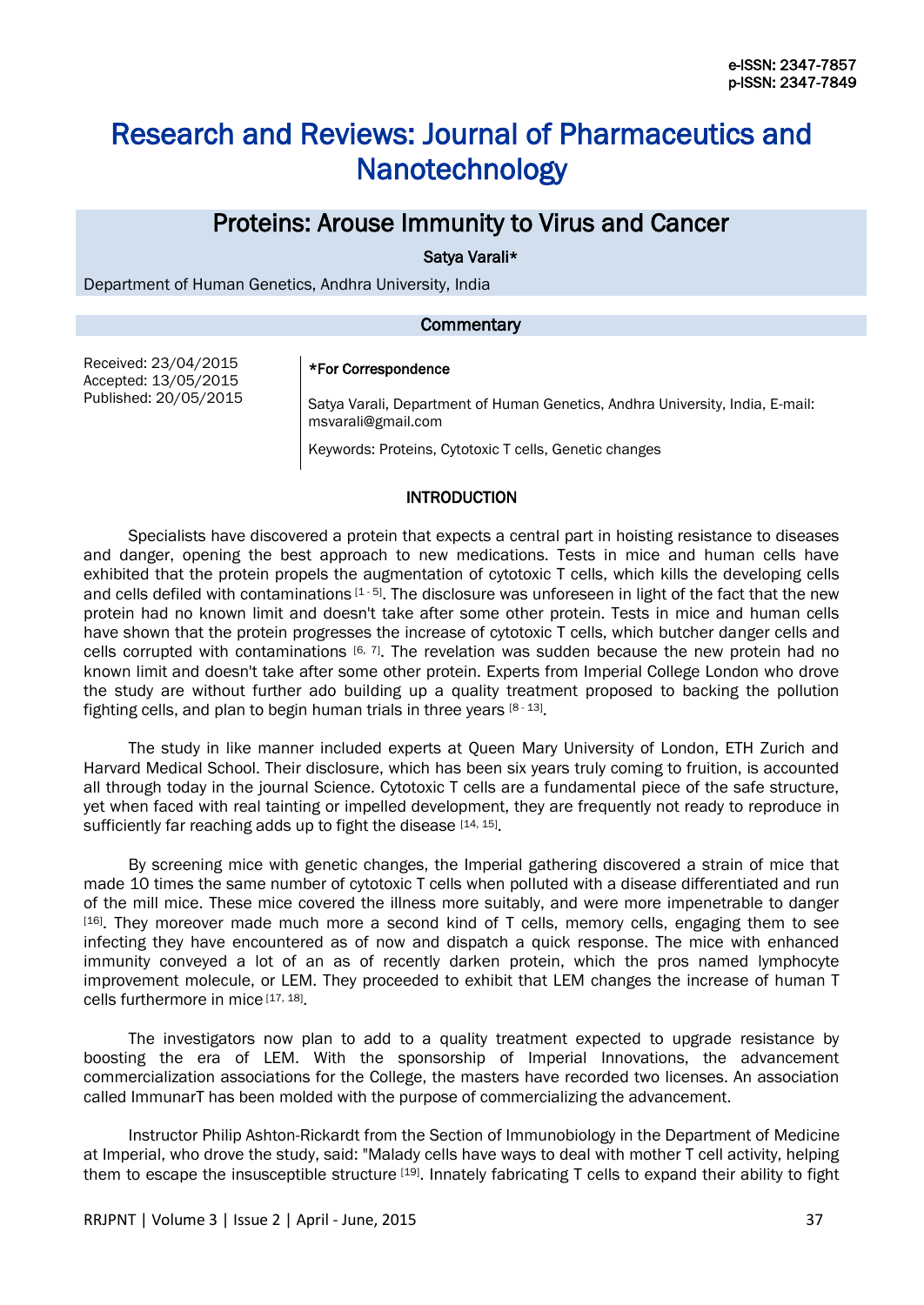development has been a goal for a long time and frameworks for changing them starting now exist. By introducing an element type of the LEM quality into the T cells of sickness patients, we believe we can give a generous treatment to patients.

"Next we will test the treatment in mice, check it is safe and check whether it can be merged with distinctive medicines. In case all goes well, we might want to be arranged to finish human trials in around three years."

Dr Claudio Mauro, who drove the examination from the Center for Biochemical Pharmacology, based inside Queen Mary University of London's William Harvey Research Institute, said: "This study has perceived the novel protein LEM and opened a startling strategy for enhancing the limit of our safe structure to fight diseases or tumors. This is in perspective of the limit of the protein LEM to oversee specific imperativeness circuits, and particularly mitochondrial breath [20, 21], in a subset of white platelets known as cytotoxic T cells. This disclosure has fast results for the transport of imaginative remedial approaches to manage sickness [22]. Its suggestions, regardless, are much more noticeable as they can help illuminating the characteristic instruments of limitless human ailments including adjusted safe and provocative responses. These consolidate unending provocative and invulnerable framework issue, for instance, atherosclerosis and rheumatoid joint aggravation."

Dr Mike Turner, Head of Infection and Immunobiology says: "The disclosure of a protein that could help the safe response to ailment, and to diseases, is an intriguing one. Further examination in animal models is needed before human trials can begin, however there is potential for another kind of treatment that benefits by the safe system's common ability to perceive and homicide sporadic cells."

### **REFERENCES**

- 1. Zang G, et al. Preventing Breast Cancer Growth by Cationic Cecropin B. Biol Syst. 2013;2:112
- 2. Maute L, et al. The Dual PI3K/mTOR Inhibitor NVPBEZ235 Enhances the Antitumoral Activity of Gemcitabine in Human Pancreatic Cancer Cell Lines. J Integr Oncol. 2015;4:133
- 3. Bourton EC, et al. Radiosensitivity of Human Breast Cancer Cell Lines Expressing the Breast Tumor Kinase (Brk). J Cancer Sci Ther. 2015;7:095-101.
- 4. Graham SP, et al. A novel strategy for the identification of antigens that are recognised by bovine MHC class I restricted cytotoxic T cells in a protozoan infection using reverse vaccinology. Immunome Research. 2007;3.
- 5. Pillai L, et al. SVM Model for Amino Acid Composition Based Prediction of Mycobacterium tuberculosis. J Comput Sci Syst Biol. 2011;4:047-049.
- 6. Iheanacho H. Cytotoxic Effects of Aflatoxin B1 Standard in Relation to Aflatoxin Extracts from South African Compound Feeds on Human Lymphocytes. Biomedical Data Mining. 2015;3:108.
- 7. He Y, et al. Impaired DNA Damage Repair Capacity is Associated with an Increased Risk of Esophageal Adenocarcinoma: A Case Control Study. J Carcinog Mutagen. 2015;6:215.
- 8. Wesolowski R and Carson WE. Tumor Infiltrating Lymphocytes The Next Step in Assessing Outcome and Response to Treatment in Patients with Breast Cancer. J Carcinog Mutagen. 2014;5:199.
- 9. Mera T, et al. The Spleen Contributes Stem Cells to Peripheral Blood Stem Cell Transplants. J Stem Cell Res Ther. 2014;4:253.
- 10. Robak T. Approval for Novel Drugs in Chronic Lymphocytic Leukemia. J Develop Drugs. 2014;3:e138.
- 11. El hafez AA. Microinflammation as a Candidate for Diabetic Nephropathy. Microinflammation. 2014;1:101.
- 12. Ganatra SH and Suchak AS. Inhibition Studies of Naturally Occurring Terpene based Compounds with Cyclin-Dependent Kinase 2 Enzyme. J Comput Sci Syst Biol. 2012;5:068-073.